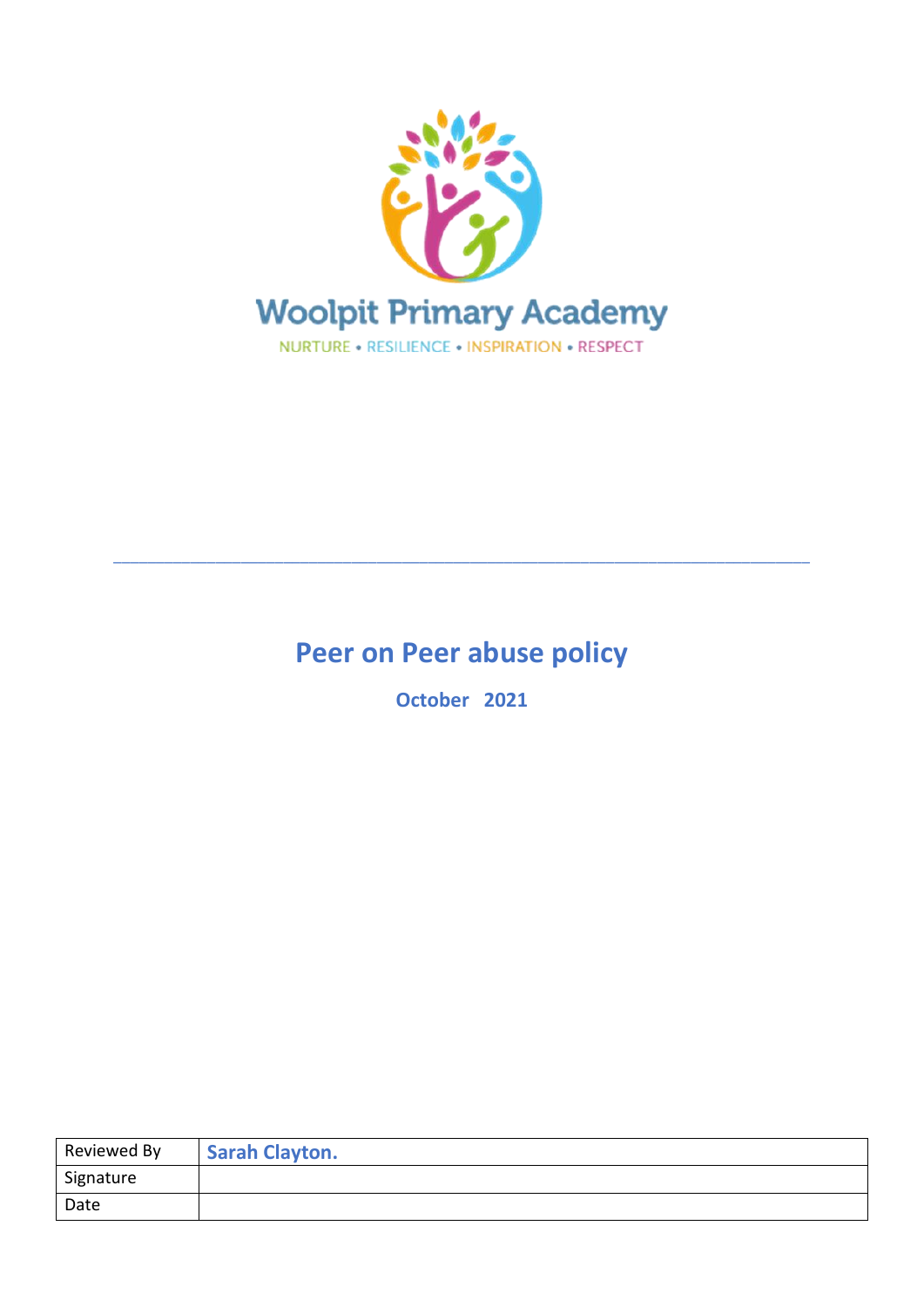# **Our vision**

Our core values are; **Nurture, Resilience, Respect, Inspiration**, which are at the heart of all we do. This is to ensure children leave Woolpit Primary Academy with a love of learning, as resilient individuals who are prepared for their futures. Our nurturing approach will ensure all pupils grow into well-rounded individuals with healthy minds. Children will leave our primary school as respectful members of the community; inspired to learn and motivated to achieve.

# **Introduction**

Keeping Children Safe in Education 2021 (KCSIE) states that Peer on peer abuse is most likely to include, but may not be limited to:

- bullying (including cyberbullying, prejudice-based and discriminatory bullying);
- abuse in intimate personal relationships between peers;
- physical abuse such as hitting, kicking, shaking, biting, hair pulling, or otherwise causing physical harm (this may include an online element which facilitates, threatens and/or encourages physical abuse);
- sexual violence, 11 such as rape, assault by penetration and sexual assault; (this may include an online element which facilitates, threatens and/or encourages sexual violence);
- sexual harassment, 12 such as sexual comments, remarks, jokes and online sexual harassment, which may be standalone or part of a broader pattern of abuse;
- causing someone to engage in sexual activity without consent, such as forcing someone to strip, touch themselves sexually, or to engage in sexual activity with a third party;
- consensual and non-consensual sharing of nude and semi-nude images and/or videos13 (also known as sexting or youth produced sexual imagery);
- upskirting,14 which typically involves taking a picture under a person's clothing without their permission, with the intention of viewing their genitals or buttocks to obtain sexual gratification, or cause the victim humiliation, distress or alarm; and
- initiation/hazing type violence and rituals (this could include activities involving harassment, abuse or humiliation used as a way of initiating a person into a group and may also include an online element).

The document also states it is most important to ensure the voice of the child is heard, 'Governing bodies, and school leaders should ensure the child's wishes and feelings are considered when determining what action to take and what services to provide. Systems should be in place for children to express their views and give feedback. Ultimately, any system and processes should operate with the best interests of the child at their heart.'

We acknowledge that peer on peer abuse will occur in any school, even one with a very caring ethos. At Woolpit Primary Academy, we try to ensure that any form of abuse or harmful behaviour is dealt with immediately and consistently to reduce the extent of harm to any child and prevent further occurrences.

Peer on Peer Abuse is featured in our Safeguarding and Child Protection Policy; however due to the sensitive nature and specific issues involved with peer on peer abuse this separate policy has been completed as an addition to support the policy.

# **Aims**

Children may harm one another in a number of ways which is classified as peer on peer abuse. The purpose of this policy is to explore the many forms of peer on peer abuse and include a planned and supportive response to any issues that arise.

# **Framework and Legislation**

This policy is supported by the key principles of the Children's Act 1989 that the child's welfare is paramount, also HM Working Together to Safeguard Children 2018 and DfE Keeping Children Safe in Education 2021 (KCSIE) which outlines the need to ensure procedures are in place to hear the voice of the child.

# **Abuse and harmful behaviour**

Abusive behaviour can happen in any school and it is necessary to consider what abuse is, what it looks like, how it can be managed, what appropriate support and intervention can be put in place to meet the needs of the individual and also what preventative strategies may be put in place to reduce further risk of harm.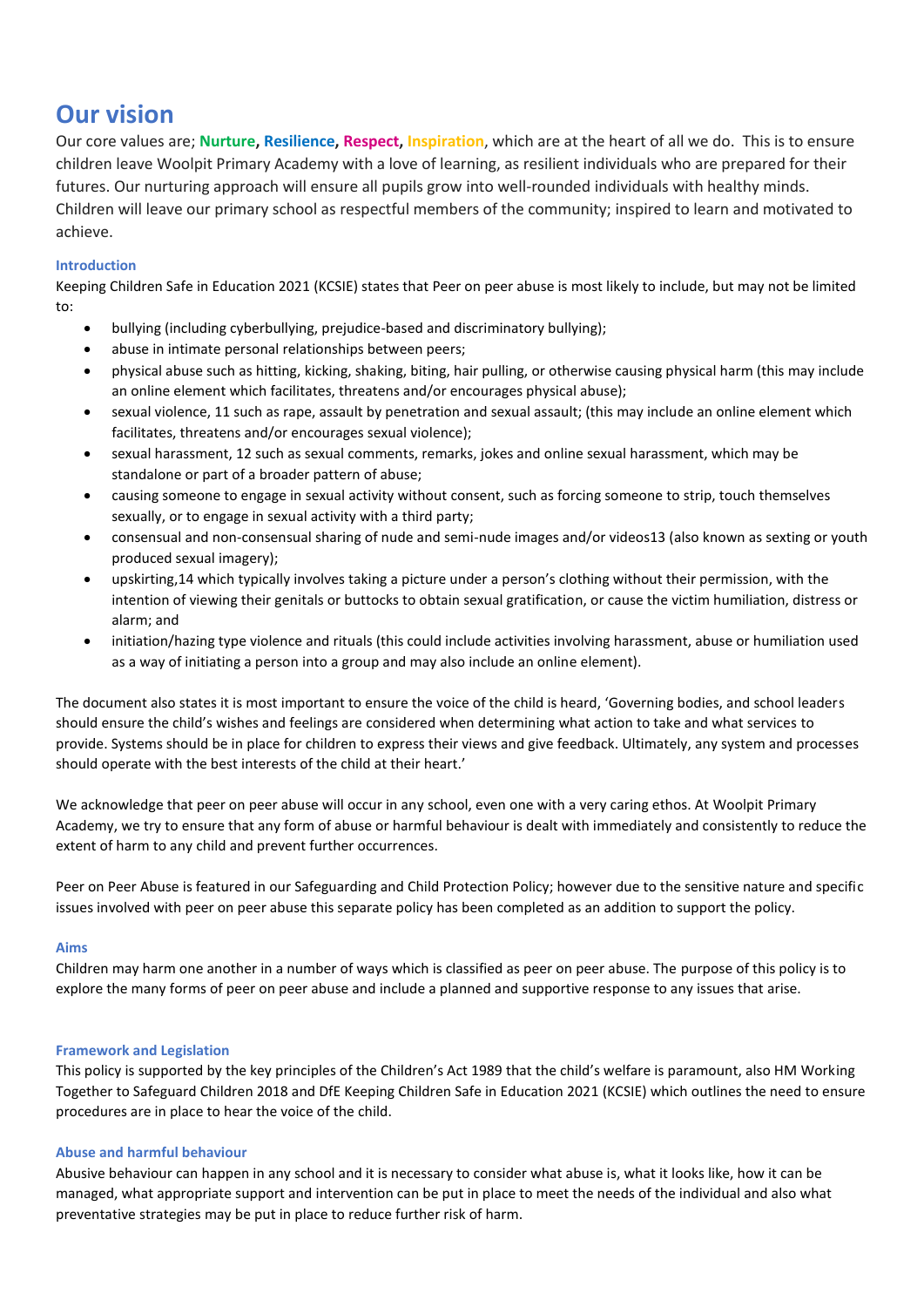At our school abuse will not be tolerated or passed off as 'banter' or 'part of growing up'. We recognise that abuse issues can sometimes be gender specific e.g. girls being sexually touched/assaulted and boys being subject to initiation/hazing type violence (KCSIE, 2021).

We realise the importance of considering the forms abuse may take and the subsequent actions we may need to take.

# **Types of abuse**

There are many forms of abuse that may occur between peers and this list is not exhaustive. Each form of abuse or prejudiced behaviour is described, followed by the support and action that may be required.

# **Physical abuse**

Physical abuse may include, hitting, kicking, nipping, shaking, biting, hair pulling, or any other way of causing physical harm to another person. There may be many reasons why a child harms another. We take the time to listen and try to understand why a child has engaged in such behaviour before considering the follow up action to be imposed.

# **Sexually harmful behaviour**

Sexually harmful behaviour from children is not always contrived or with the intent to harm others. There may be many reasons why a young person engages in sexually harmful behaviour and it may be just as distressing to the young person who instigates it as to the child on the receiving end. Sexually harmful behaviour may range from inappropriate sexual language, inappropriate role play, sexually touching or sexual assault/abuse.

# **Bullying**

Bullying is unwanted, aggressive behaviour that involves a real or perceived power imbalance. The behaviour is repeated, or has the potential to be repeated, over time. Both the victim and the bully may have serious, lasting problems. In order to be considered bullying, the behaviour must be aggressive and include: An Imbalance of Power: Young people who bully use their power—such as physical strength, access to embarrassing information, or popularity—to control or harm others. Power imbalances can change over time and in different situations, even if they involve the same people.

Repetition: Bullying behaviours happen more than once or have the potential to happen more than once.

Bullying includes actions such as making threats, spreading rumours, attacking someone physically or verbally or for a particular reason e.g. size, hair colour, gender, sexual orientation, and excluding someone from a group on purpose.

# **Cyber bullying.**

Cyber bullying Cyberbullying is the use of phones, instant messaging, e-mail, chat rooms or social networking sites to harass, threaten or intimidate someone for the same reasons as stated above.

It is important to state that cyber bullying can very easily fall into criminal behaviour under the Malicious Communications Act 1988 Section 1 which states that "electronic communications which are indecent or grossly offensive, convey a threat or false information or demonstrate that there is an intention to cause distress or anxiety to the victim would be deemed to be criminal".

This is also supported by the Communications Act 2003, Section 127 which states that "electronic communications which are grossly offensive or indecent, obscene or menacing, or false, used again for the purpose of causing annoyance, inconvenience or needless anxiety to another could also be deemed to be criminal behaviour".

If the behaviour involves the use of taking or distributing indecent images of young people under the age of 18 then this is also a criminal offence under the Sexual Offences Act 2003. Outside the immediate support children may require in these instances, the school will have no choice but to involve the police to investigate these situations.

# **Sexting**

Sexting is when someone sends or receives a sexually explicit text, image or video, this includes both consensual and nonconsensual as children are not old enough to consent. This includes sending 'nude pics', 'rude pics' or 'nude selfies'. Pressurising a person into sending a nude picture of themselves can happen in any relationship and to anyone, whatever their age, gender or sexual preference. However, once the image is taken and sent, the sender has lost control of the image and these images could end up anywhere. By having in their possession, or distributing, indecent images of a person under 18 on to someone else,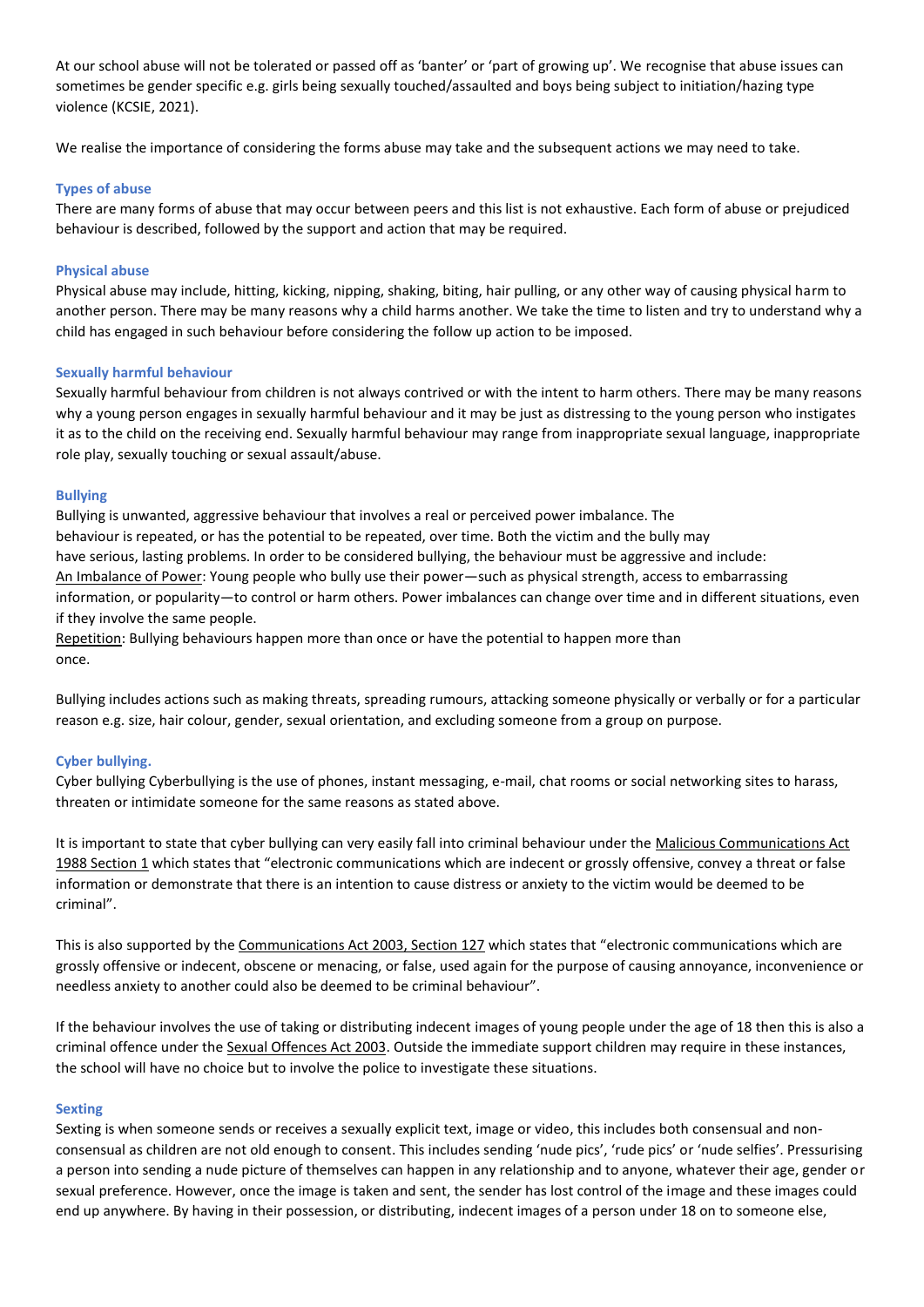young people are not even aware that they could be breaking the law as stated as these are offences under the Sexual Offences Act 2003.

# **Initiation/Hazing**

Hazing is a form of initiation ceremony which is used to induct newcomers into a structure such as sports team, club, gang etc. There are a number of different forms, from relatively mild rituals to severe and sometimes violent ceremonies.

The idea behind this practice is that it welcomes newcomers by subjecting them to a series of trials which promote a bond between them. After the hazing is over, the newcomers also have something in common with older members of the structure, because they all experienced it as part of a rite of passage. Many rituals involve humiliation, embarrassment, abuse, and harassment.

#### **Upskirting**

This typically involves taking a picture under a person's clothing without them knowing, with the intention of viewing their buttocks or genitals to obtain sexual gratification or cause the victim humiliation, distress or harm.

#### **Prejudiced Behaviour.**

The term prejudice-related bullying refers to a range of hurtful behaviour, either physical, emotional or both, which causes someone to feel powerless, worthless, excluded or marginalised, and which is connected with prejudices around belonging, identity and equality in wider society – in particular, prejudices to do with disabilities and special educational needs, ethnic, cultural and religious backgrounds, gender, home life, (for example in relation to issues of care, parental occupation, poverty and social class) and sexual identity (homosexual, bisexual, transsexual).

#### **Our Procedure and Action**.

The type of abuse will have a varying effect on the victim and initiator of the harm, so we follow simple steps to clarify the situation and establish the facts before deciding the follow up action for those involved in perpetrating harm. It is important to deal with a situation of peer abuse immediately and sensitively. It is necessary to gather the information as soon as possible to get the true facts around what has occurred before the child/ren has forgotten or been influenced.

It is equally important to deal with it sensitively and think about the language used and its impact on both the children and the parents when they become involved. For example; we do not use the word perpetrator, this can quickly create a 'blame' culture and leave a child labelled. In all cases of peer on peer abuse, all staff deal with any incident by talking to the child/ren and putting immediate support in place in a calm and consistent manner.

Staff will ensure they are not prejudiced, judgemental, dismissive or irresponsible in dealing with such sensitive matters.

- Gather the Facts
- Speak to all the children involved separately, gain a statement of facts from them and use consistent language and open questions for each account. We do this by asking the child to explain what happened and we will ask open questions to gain clarity
- Consider the Intent (begin to Risk Assess)
- We consider if this has been a deliberate or contrived situation for a child to harm another.
- Decide on the next step
- If from the information that we gather we believe a child to be at risk of significant harm we will make a safeguarding referral to social care immediately.
- Inform parents

We always seek to talk face to face with parents. We recognise that the nature of the incident and the type of harm/abuse a child may be suffering can cause fear and anxiety to parents whether their child has been harmed or harmed another.

# **Information we consider**

#### *What is the age of the children involved?*

How old are the children involved in the incident and is there any age difference between those involved? *Where did the incident or incidents take place?* 

Was the incident in an open, visible place? If so was it observed? If not, is more supervision required within this particular area? *Were the explanations by all children the same?*

Does each child give the same explanation of the incident and what is the effect on the child/ren involved? Is the incident regular and repeated? Is the version of one young person different from another? If so, why?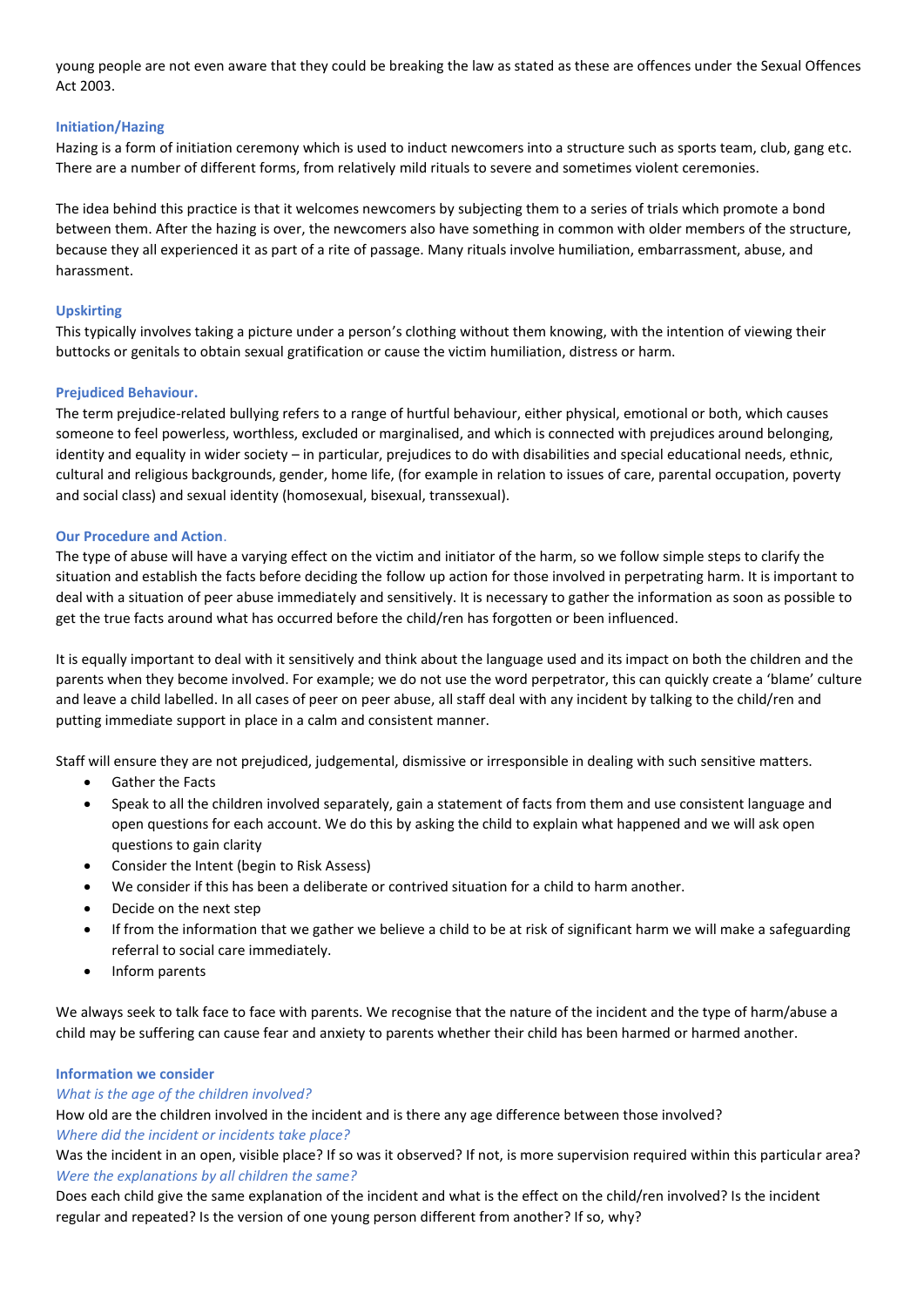# *Does each child understand the significance of what occurred?*

Does the child understand what they are doing? i.e. do they have knowledge of body parts, privacy and inappropriate touches? Is the child's explanation related to something they may have heard, seen or been learning about? Is the behaviour deliberate and contrived? Does the child understand the impact of their behaviour on the other person?

In dealing with an incident of this nature the answers are not always clear cut and if necessary we will seek advice from Children's Services Social Care.

# **Repetition**

Has the behaviour been repeated to an individual or series of individuals on more than one occasion?

# **Next Steps**

Once the outcome of the incident(s) has been established it is necessary to ensure future incidents of abuse do not occur and consider the support and intervention required for those involved.

# *For the young person who has been harmed*

The support required depends on the individual child.

- There may be a need for counselling or 1:1 support via a mentor.
- The child may feel able to deal with the incident(s) on their own or with support of family and friends, in which case they will be monitored
- If the incidents are of a bullying nature, the child may need help and advice to develop assertiveness skills or support to improve peer group relationships or for some restorative work with those involved.

# Other interventions could be:

- To target a whole class or year group with a speaker on cyber bullying, relationship abuse etc.
- Continued PHSE and SMSC lessons that enable more frequent discussion and debate
- A risk assessment that provides a trusted person that they can talk to, support strategies for managing future issues and identified services to offer additional support.
- Discuss the child and support needed in a pastoral team meeting.

# *For the young person who has displayed harmful behaviour*

In this circumstance it is important to find out why the young person has behaved in such a way. It may be that the young person is experiencing their own difficulties and may even have been harmed themselves in a similar way.

- Follow behaviour and discipline policy.
- Support such as 1:1 mentoring or counselling may be necessary.
- Particular support from identified services may be necessary through a CAF (Common Assessment Framework) referral or TAC (Team Around the Child) meeting to ensure the child receives additional support from family members.
- In the cases of sexually harmful behaviour it may be a requirement for the young person to engage in 1:1 work with a particular service or agency
- If behaviour continues to pose a risk to others an individual risk assessment will be carried out Additional supervision of the child to prevent further inappropriate or harmful behaviour may be needed.

# *After care*

It is important that the children continue to feel supported. Sometimes the feelings of remorse, regret or unhappiness may occur at a much later stage. It is important to ensure that the child does not engage in any further harmful behaviour either towards someone else or to themselves as a way of coping. We ensure regular reviews with the children are carried out.

# *Preventative Strategies*

The strategies we use to prevent peer on peer abuse are:

- We manage the risks and share information with all staff.
- We have an open environment in which children feel safe to share information about anything that is upsetting or worrying them.
- We follow a strong and positive PHSE curriculum that tackles such issues as prejudiced behaviour and gives children an open forum to talk things through rather than look for opportunities to be harmful to one another.